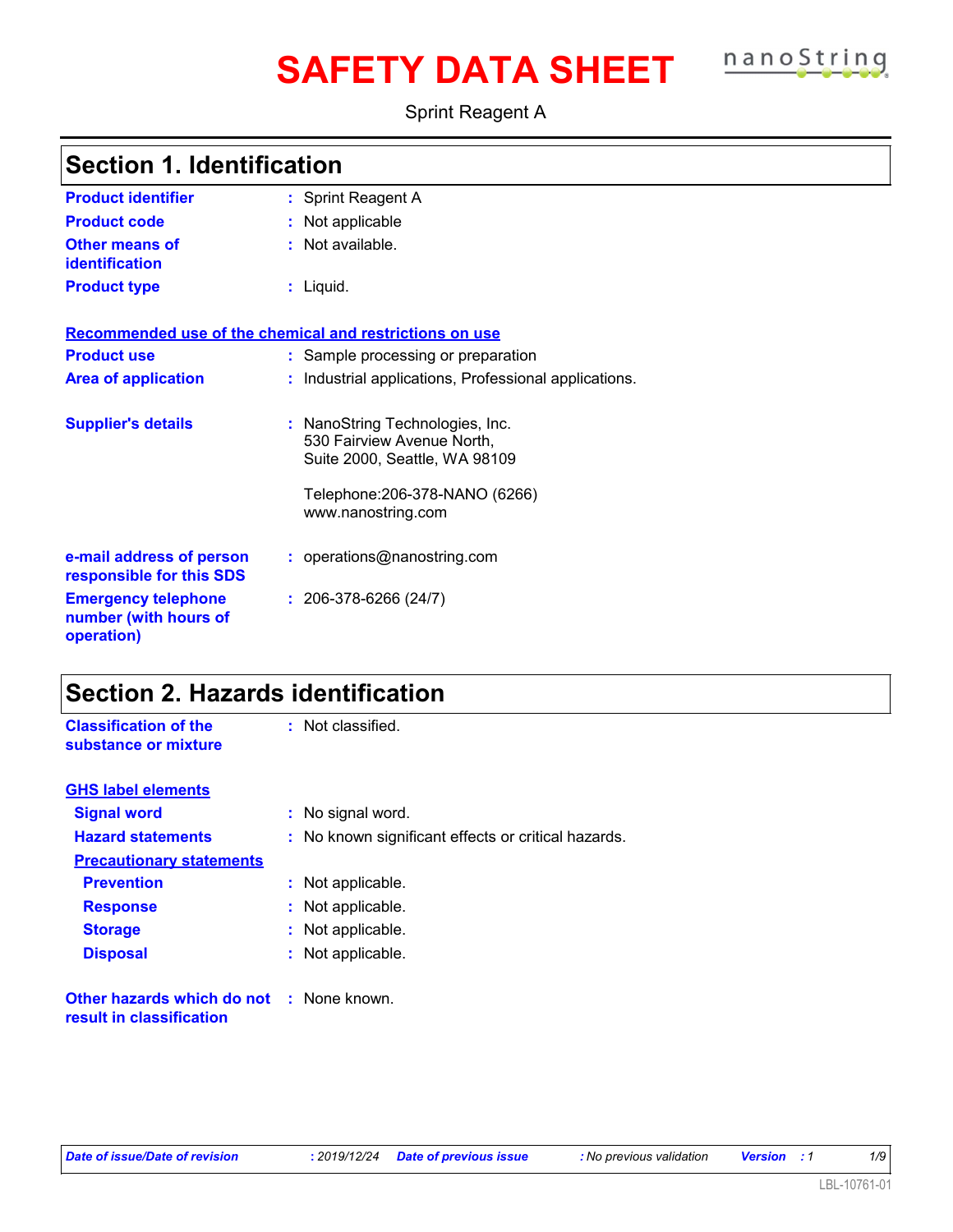### **Section 3. Composition/information on ingredients**

| <b>Substance/mixture</b> | : Mixture        |
|--------------------------|------------------|
| <b>Other means of</b>    | : Not available. |
| <b>identification</b>    |                  |

#### **CAS number/other identifiers**

| <b>CAS number</b> | : Not applicable. |
|-------------------|-------------------|
| <b>EC</b> number  | : Mixture.        |

**There are no ingredients present which, within the current knowledge of the supplier and in the concentrations applicable, are classified as hazardous to health or the environment and hence require reporting in this section.**

**Occupational exposure limits, if available, are listed in Section 8.**

### **Section 4. First aid measures**

#### **Description of necessary first aid measures**

| <b>Eye contact</b>  | : Immediately flush eyes with plenty of water, occasionally lifting the upper and lower<br>eyelids. Check for and remove any contact lenses. Get medical attention if irritation<br>occurs.                                                                                                                                                               |
|---------------------|-----------------------------------------------------------------------------------------------------------------------------------------------------------------------------------------------------------------------------------------------------------------------------------------------------------------------------------------------------------|
| <b>Inhalation</b>   | : Remove victim to fresh air and keep at rest in a position comfortable for breathing.<br>Get medical attention if symptoms occur.                                                                                                                                                                                                                        |
| <b>Skin contact</b> | : Flush contaminated skin with plenty of water. Remove contaminated clothing and<br>shoes. Get medical attention if symptoms occur.                                                                                                                                                                                                                       |
| <b>Ingestion</b>    | : Wash out mouth with water. Remove victim to fresh air and keep at rest in a<br>position comfortable for breathing. If material has been swallowed and the exposed<br>person is conscious, give small quantities of water to drink. Do not induce vomiting<br>unless directed to do so by medical personnel. Get medical attention if symptoms<br>occur. |

#### **Most important symptoms/effects, acute and delayed**

| <b>Potential acute health effects</b> |                                                                                                                                |
|---------------------------------------|--------------------------------------------------------------------------------------------------------------------------------|
| Eye contact                           | : No known significant effects or critical hazards.                                                                            |
| <b>Inhalation</b>                     | : No known significant effects or critical hazards.                                                                            |
| <b>Skin contact</b>                   | : No known significant effects or critical hazards.                                                                            |
| <b>Ingestion</b>                      | : No known significant effects or critical hazards.                                                                            |
| <b>Over-exposure signs/symptoms</b>   |                                                                                                                                |
| Eye contact                           | : No specific data.                                                                                                            |
| <b>Inhalation</b>                     | : No specific data.                                                                                                            |
| <b>Skin contact</b>                   | : No specific data.                                                                                                            |
| <b>Ingestion</b>                      | : No specific data.                                                                                                            |
|                                       | Indication of immediate medical attention and special treatment needed, if necessary                                           |
|                                       |                                                                                                                                |
| <b>Notes to physician</b>             | : Treat symptomatically. Contact poison treatment specialist immediately if large<br>quantities have been ingested or inhaled. |
| <b>Specific treatments</b>            | : No specific treatment.                                                                                                       |
| <b>Protection of first-aiders</b>     | : No action shall be taken involving any personal risk or without suitable training.                                           |
|                                       |                                                                                                                                |

#### **See toxicological information (Section 11)**

| Date of issue/Date of revision<br>: 2019/12/24 Date of previous issue<br>: No previous validation<br><b>Version</b> : 1 |  | 2/S |
|-------------------------------------------------------------------------------------------------------------------------|--|-----|
|-------------------------------------------------------------------------------------------------------------------------|--|-----|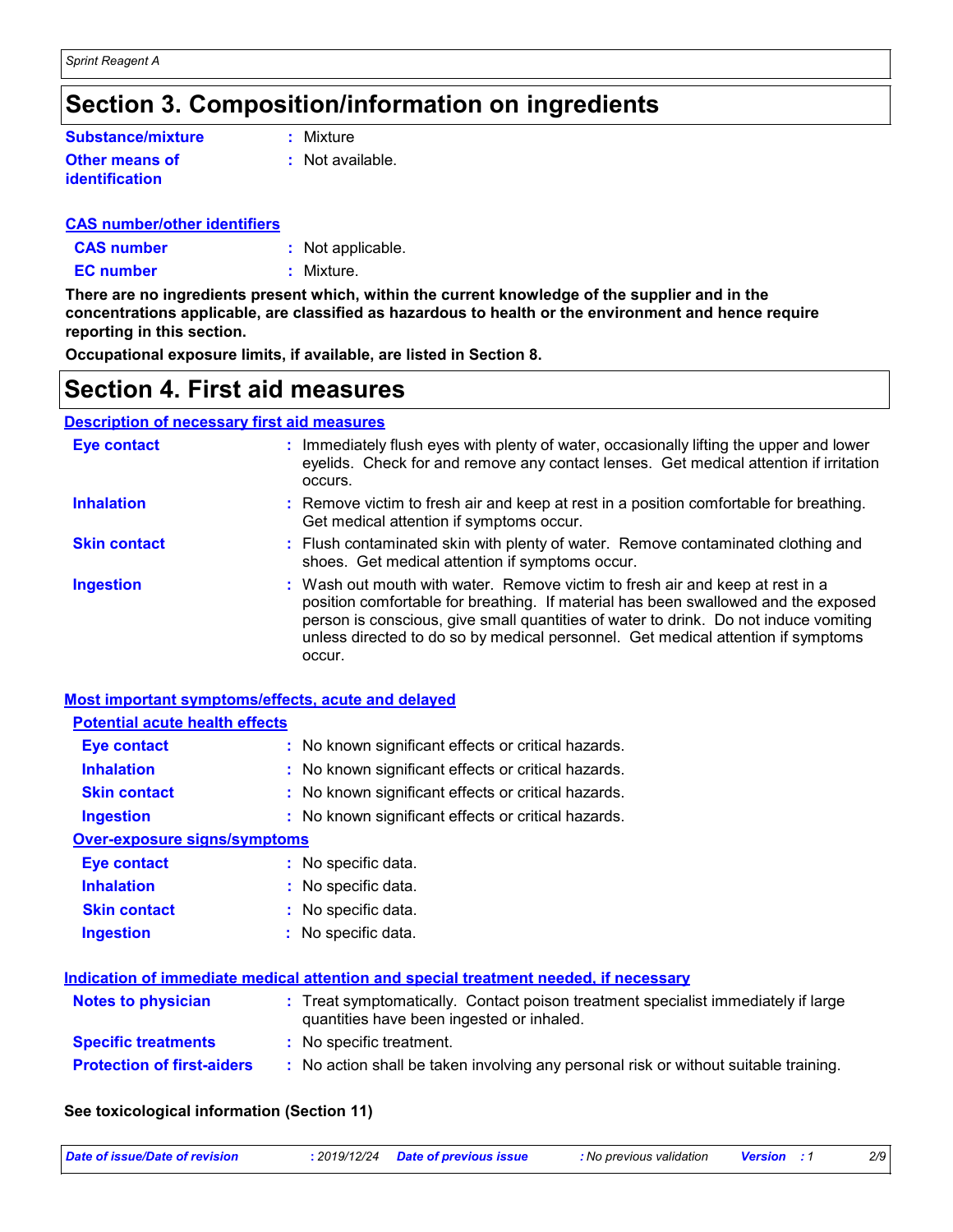### **Section 5. Firefighting measures**

| <b>Extinguishing media</b>                               |                                                                                                                                                                                                     |
|----------------------------------------------------------|-----------------------------------------------------------------------------------------------------------------------------------------------------------------------------------------------------|
| <b>Suitable extinguishing</b><br>media                   | : Use an extinguishing agent suitable for the surrounding fire.                                                                                                                                     |
| <b>Unsuitable extinguishing</b><br>media                 | : Do not use water jet.                                                                                                                                                                             |
| <b>Specific hazards arising</b><br>from the chemical     | : In a fire or if heated, a pressure increase will occur and the container may burst.                                                                                                               |
| <b>Hazardous thermal</b><br>decomposition products       | : No specific data.                                                                                                                                                                                 |
| <b>Special protective actions</b><br>for fire-fighters   | : Promptly isolate the scene by removing all persons from the vicinity of the incident if<br>there is a fire. No action shall be taken involving any personal risk or without<br>suitable training. |
| <b>Special protective</b><br>equipment for fire-fighters | : Fire-fighters should wear appropriate protective equipment and self-contained<br>breathing apparatus (SCBA) with a full face-piece operated in positive pressure<br>mode.                         |

### **Section 6. Accidental release measures**

|                                                      | Personal precautions, protective equipment and emergency procedures                                                                                                                                                                                                                                                                                                                                                                                                                                                                                                                         |
|------------------------------------------------------|---------------------------------------------------------------------------------------------------------------------------------------------------------------------------------------------------------------------------------------------------------------------------------------------------------------------------------------------------------------------------------------------------------------------------------------------------------------------------------------------------------------------------------------------------------------------------------------------|
| For non-emergency<br>personnel                       | : No action shall be taken involving any personal risk or without suitable training.<br>Evacuate surrounding areas. Keep unnecessary and unprotected personnel from<br>entering. Do not touch or walk through spilt material. Put on appropriate personal<br>protective equipment.                                                                                                                                                                                                                                                                                                          |
|                                                      | For emergency responders : If specialised clothing is required to deal with the spillage, take note of any<br>information in Section 8 on suitable and unsuitable materials. See also the<br>information in "For non-emergency personnel".                                                                                                                                                                                                                                                                                                                                                  |
| <b>Environmental precautions</b>                     | : Avoid dispersal of spilt material and runoff and contact with soil, waterways, drains<br>and sewers. Inform the relevant authorities if the product has caused environmental<br>pollution (sewers, waterways, soil or air).                                                                                                                                                                                                                                                                                                                                                               |
| Methods and material for containment and cleaning up |                                                                                                                                                                                                                                                                                                                                                                                                                                                                                                                                                                                             |
| <b>Small spill</b>                                   | : Stop leak if without risk. Move containers from spill area. Dilute with water and mop<br>up if water-soluble. Alternatively, or if water-insoluble, absorb with an inert dry<br>material and place in an appropriate waste disposal container. Dispose of via a<br>licensed waste disposal contractor.                                                                                                                                                                                                                                                                                    |
| <b>Large spill</b>                                   | : Stop leak if without risk. Move containers from spill area. Prevent entry into sewers,<br>water courses, basements or confined areas. Wash spillages into an effluent<br>treatment plant or proceed as follows. Contain and collect spillage with non-<br>combustible, absorbent material e.g. sand, earth, vermiculite or diatomaceous earth<br>and place in container for disposal according to local regulations (see Section 13).<br>Dispose of via a licensed waste disposal contractor. Note: see Section 1 for<br>emergency contact information and Section 13 for waste disposal. |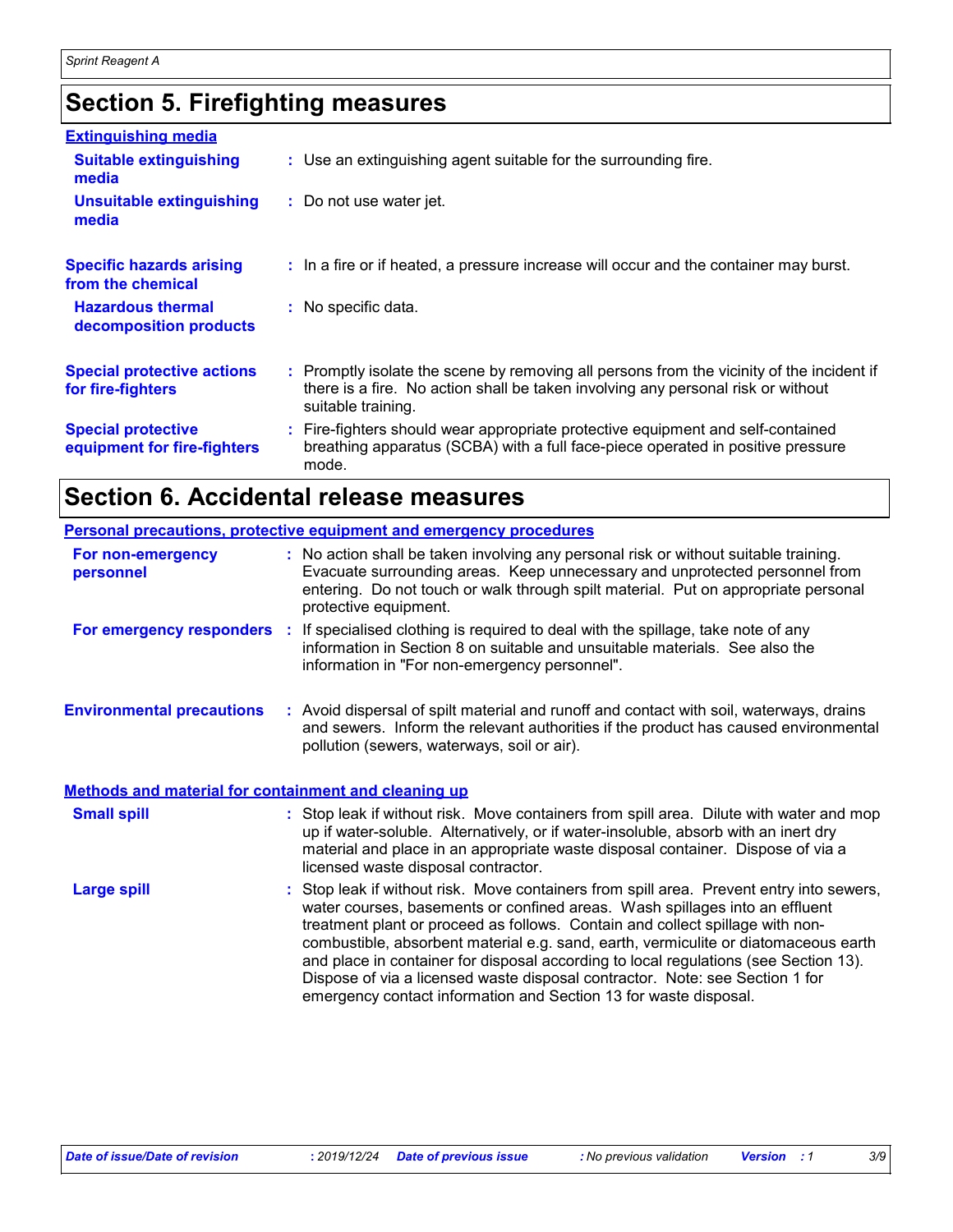### **Section 7. Handling and storage**

#### **Precautions for safe handling**

| <b>Protective measures</b><br><b>Advice on general</b><br>occupational hygiene   | : Put on appropriate personal protective equipment (see Section 8).<br>: Eating, drinking and smoking should be prohibited in areas where this material is<br>handled, stored and processed. Workers should wash hands and face before<br>eating, drinking and smoking. Remove contaminated clothing and protective<br>equipment before entering eating areas. See also Section 8 for additional<br>information on hygiene measures.                                       |
|----------------------------------------------------------------------------------|----------------------------------------------------------------------------------------------------------------------------------------------------------------------------------------------------------------------------------------------------------------------------------------------------------------------------------------------------------------------------------------------------------------------------------------------------------------------------|
| <b>Conditions for safe storage,</b><br>including any<br><b>incompatibilities</b> | : Store in accordance with local regulations. Keep container tightly closed and store at<br>recommended temperature. Keep container tightly closed and sealed until ready for<br>use. Containers that have been opened must be carefully resealed and kept upright<br>to prevent leakage. Do not store in unlabelled containers. Use appropriate<br>containment to avoid environmental contamination. See Section 10 for incompatible<br>materials before handling or use. |

### **Section 8. Exposure controls/personal protection**

#### **Control parameters**

#### **Occupational exposure limits**

No exposure limit value known.

| <b>Appropriate engineering</b><br>controls | : Good general ventilation should be sufficient to control worker exposure to airborne<br>contaminants.                                                                                                                                                                                                                                                                                           |  |
|--------------------------------------------|---------------------------------------------------------------------------------------------------------------------------------------------------------------------------------------------------------------------------------------------------------------------------------------------------------------------------------------------------------------------------------------------------|--|
| <b>Environmental exposure</b><br>controls  | : Emissions from ventilation or work process equipment should be checked to ensure<br>they comply with the requirements of environmental protection legislation. In some<br>cases, fume scrubbers, filters or engineering modifications to the process<br>equipment will be necessary to reduce emissions to acceptable levels.                                                                   |  |
| <b>Individual protection measures</b>      |                                                                                                                                                                                                                                                                                                                                                                                                   |  |
| <b>Hygiene measures</b>                    | : Wash hands, forearms and face thoroughly after handling chemical products, before<br>eating, smoking and using the lavatory and at the end of the working period.<br>Appropriate techniques should be used to remove potentially contaminated clothing.<br>Wash contaminated clothing before reusing. Ensure that eyewash stations and<br>safety showers are close to the workstation location. |  |
| <b>Eye/face protection</b>                 | : Safety eyewear complying with an approved standard should be used when a risk<br>assessment indicates this is necessary to avoid exposure to liquid splashes, mists,<br>gases or dusts. If contact is possible, the following protection should be worn,<br>unless the assessment indicates a higher degree of protection: safety glasses with<br>side-shields.                                 |  |
| <b>Skin protection</b>                     |                                                                                                                                                                                                                                                                                                                                                                                                   |  |
| <b>Hand protection</b>                     | : Chemical-resistant, impervious gloves complying with an approved standard should<br>be worn at all times when handling chemical products if a risk assessment indicates<br>this is necessary.                                                                                                                                                                                                   |  |
| <b>Body protection</b>                     | : Personal protective equipment for the body should be selected based on the task<br>being performed and the risks involved and should be approved by a specialist<br>before handling this product.                                                                                                                                                                                               |  |
| <b>Other skin protection</b>               | : Appropriate footwear and any additional skin protection measures should be<br>selected based on the task being performed and the risks involved and should be<br>approved by a specialist before handling this product.                                                                                                                                                                         |  |
|                                            |                                                                                                                                                                                                                                                                                                                                                                                                   |  |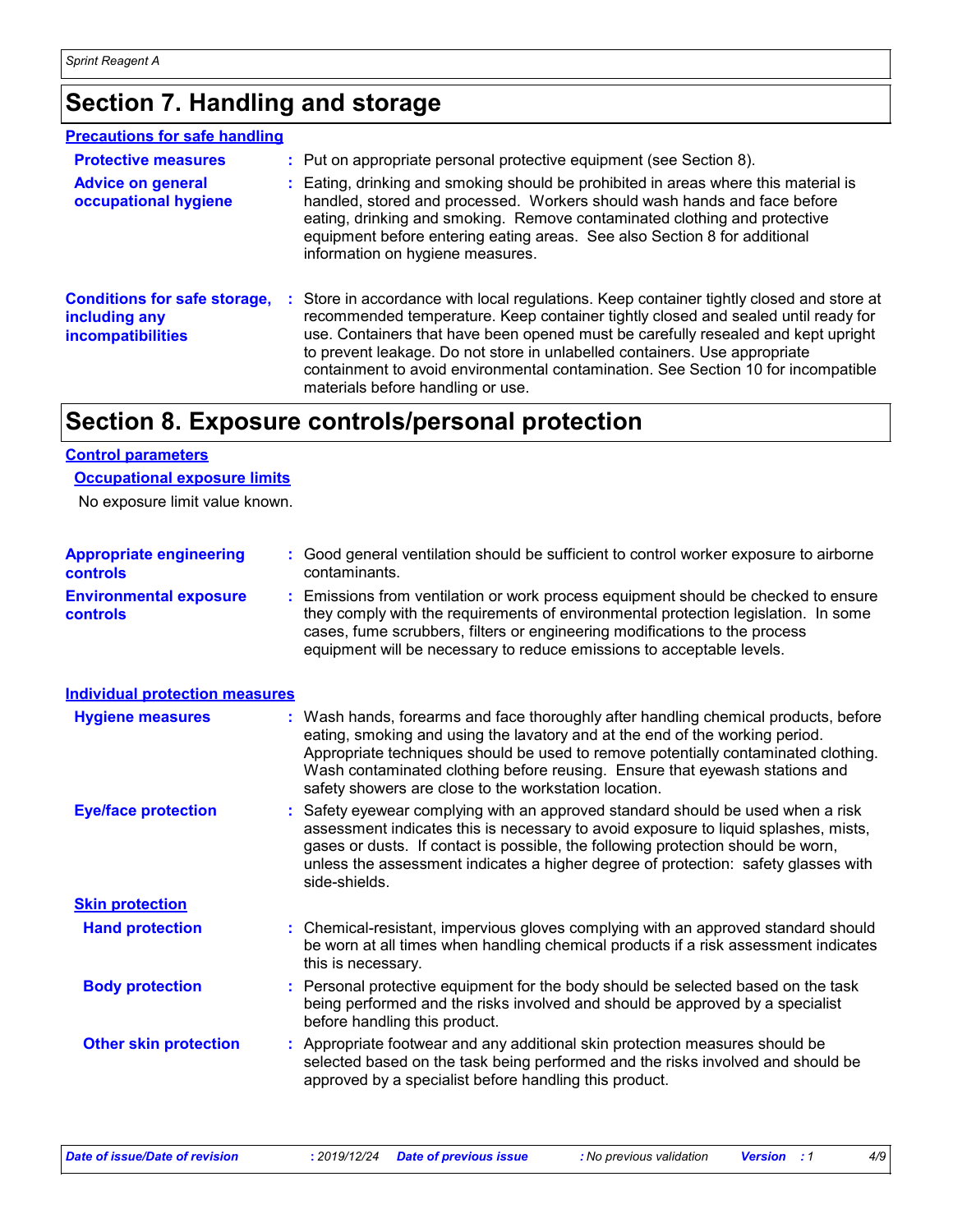### **Section 8. Exposure controls/personal protection**

#### **Respiratory protection :**

Based on the hazard and potential for exposure, select a respirator that meets the appropriate standard or certification. Respirators must be used according to a respiratory protection program to ensure proper fitting, training, and other important aspects of use.

### **Section 9. Physical and chemical properties and safety characteristics**

| <b>Appearance</b>                                     |                                                                        |
|-------------------------------------------------------|------------------------------------------------------------------------|
| <b>Physical state</b>                                 | $:$ Liquid.                                                            |
| <b>Colour</b>                                         | : Not available.                                                       |
| <b>Odour</b>                                          | Odourless.                                                             |
| <b>Odour threshold</b>                                | : Not available.                                                       |
| рH                                                    | : 7                                                                    |
| <b>Melting point/freezing point</b>                   | : Not available.                                                       |
| <b>Boiling point</b>                                  | $:$ Not available.                                                     |
| <b>Flash point</b>                                    | $:$ Not available.                                                     |
| <b>Evaporation rate</b>                               | : Not available.                                                       |
| <b>Flammability</b>                                   | : Not applicable.                                                      |
| Lower and upper explosion<br>limit/flammability limit | $:$ Not available.                                                     |
| <b>Vapour pressure</b>                                | $:$ Not available.                                                     |
| <b>Relative vapour density</b>                        | : Not available.                                                       |
| <b>Relative density</b>                               | : Not available.                                                       |
| <b>Solubility</b>                                     | : Easily soluble in the following materials: cold water and hot water. |
| <b>Partition coefficient: n-</b><br>octanol/water     | : Not available.                                                       |
| <b>Auto-ignition temperature</b>                      | $:$ Not available.                                                     |
| <b>Decomposition temperature</b>                      | : Not available.                                                       |
| <b>Viscosity</b>                                      | Not available.                                                         |
| Flow time (ISO 2431)                                  | : Not available.                                                       |

### **Section 10. Stability and reactivity**

| <b>Reactivity</b>                            | : No specific test data related to reactivity available for this product or its ingredients.                                                                                 |  |  |  |  |
|----------------------------------------------|------------------------------------------------------------------------------------------------------------------------------------------------------------------------------|--|--|--|--|
| <b>Chemical stability</b>                    | : The product is stable.                                                                                                                                                     |  |  |  |  |
| <b>Possibility of hazardous</b><br>reactions | : Under normal conditions of storage and use, hazardous reactions will not occur.<br>Under normal conditions of storage and use, hazardous polymerisation will not<br>occur. |  |  |  |  |
| <b>Conditions to avoid</b>                   | No specific data.                                                                                                                                                            |  |  |  |  |
| <b>Incompatible materials</b>                | : Reactive or incompatible with the following materials: oxidizing materials.                                                                                                |  |  |  |  |
| Date of issue/Date of revision               | 5/9<br>: 2019/12/24<br><b>Date of previous issue</b><br>: No previous validation<br><b>Version</b><br>: 1                                                                    |  |  |  |  |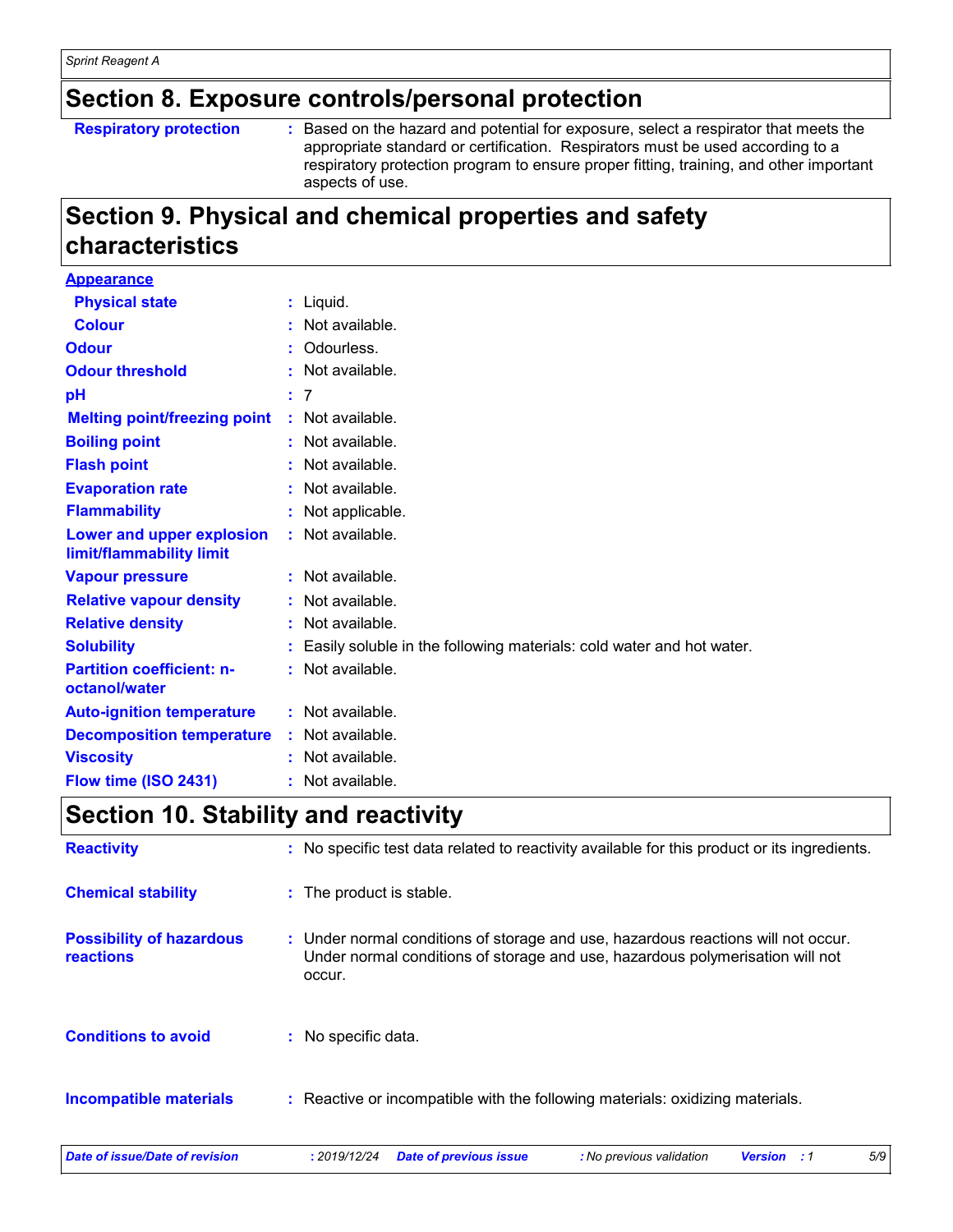### **Section 10. Stability and reactivity**

**Hazardous decomposition products**

Under normal conditions of storage and use, hazardous decomposition products **:** should not be produced.

### **Section 11. Toxicological information**

| <b>Information on toxicological effects</b>                  |   |                                                                                     |
|--------------------------------------------------------------|---|-------------------------------------------------------------------------------------|
| <b>Acute toxicity</b>                                        |   |                                                                                     |
| <b>Conclusion/Summary</b>                                    |   | : Not available.                                                                    |
| <b>Irritation/Corrosion</b>                                  |   |                                                                                     |
| <b>Conclusion/Summary</b>                                    |   |                                                                                     |
| <b>Skin</b>                                                  |   | : Not available.                                                                    |
| <b>Eyes</b>                                                  |   | Not available.                                                                      |
| <b>Respiratory</b>                                           |   | : Not available.                                                                    |
| <b>Sensitisation</b>                                         |   |                                                                                     |
| <b>Conclusion/Summary</b>                                    |   |                                                                                     |
| <b>Skin</b>                                                  |   | : Not available.                                                                    |
| <b>Respiratory</b>                                           |   | : Not available.                                                                    |
| <b>Mutagenicity</b>                                          |   |                                                                                     |
| <b>Conclusion/Summary</b>                                    |   | : Not available.                                                                    |
| <b>Carcinogenicity</b>                                       |   |                                                                                     |
| <b>Conclusion/Summary</b>                                    |   | : Not available.                                                                    |
| <b>Reproductive toxicity</b>                                 |   |                                                                                     |
| <b>Conclusion/Summary</b>                                    |   | : Not available.                                                                    |
| <b>Teratogenicity</b>                                        |   |                                                                                     |
| <b>Conclusion/Summary</b>                                    |   | : Not available.                                                                    |
| <b>Specific target organ toxicity (single exposure)</b>      |   |                                                                                     |
| Not available.                                               |   |                                                                                     |
| <b>Specific target organ toxicity (repeated exposure)</b>    |   |                                                                                     |
| Not available.                                               |   |                                                                                     |
| <b>Aspiration hazard</b>                                     |   |                                                                                     |
| Not available.                                               |   |                                                                                     |
|                                                              |   |                                                                                     |
|                                                              |   |                                                                                     |
| Information on likely routes : Not available.<br>of exposure |   |                                                                                     |
| <b>Potential acute health effects</b>                        |   |                                                                                     |
| <b>Eye contact</b>                                           | ÷ | No known significant effects or critical hazards.                                   |
| <b>Inhalation</b>                                            |   | No known significant effects or critical hazards.                                   |
| <b>Skin contact</b>                                          |   | No known significant effects or critical hazards.                                   |
| <b>Ingestion</b>                                             |   | No known significant effects or critical hazards.                                   |
|                                                              |   |                                                                                     |
|                                                              |   | <b>Symptoms related to the physical, chemical and toxicological characteristics</b> |
| <b>Eye contact</b>                                           |   | No specific data.                                                                   |
| <b>Inhalation</b>                                            |   | No specific data.                                                                   |

*Date of issue/Date of revision* **:** *2019/12/24 Date of previous issue : No previous validation Version : 1 6/9*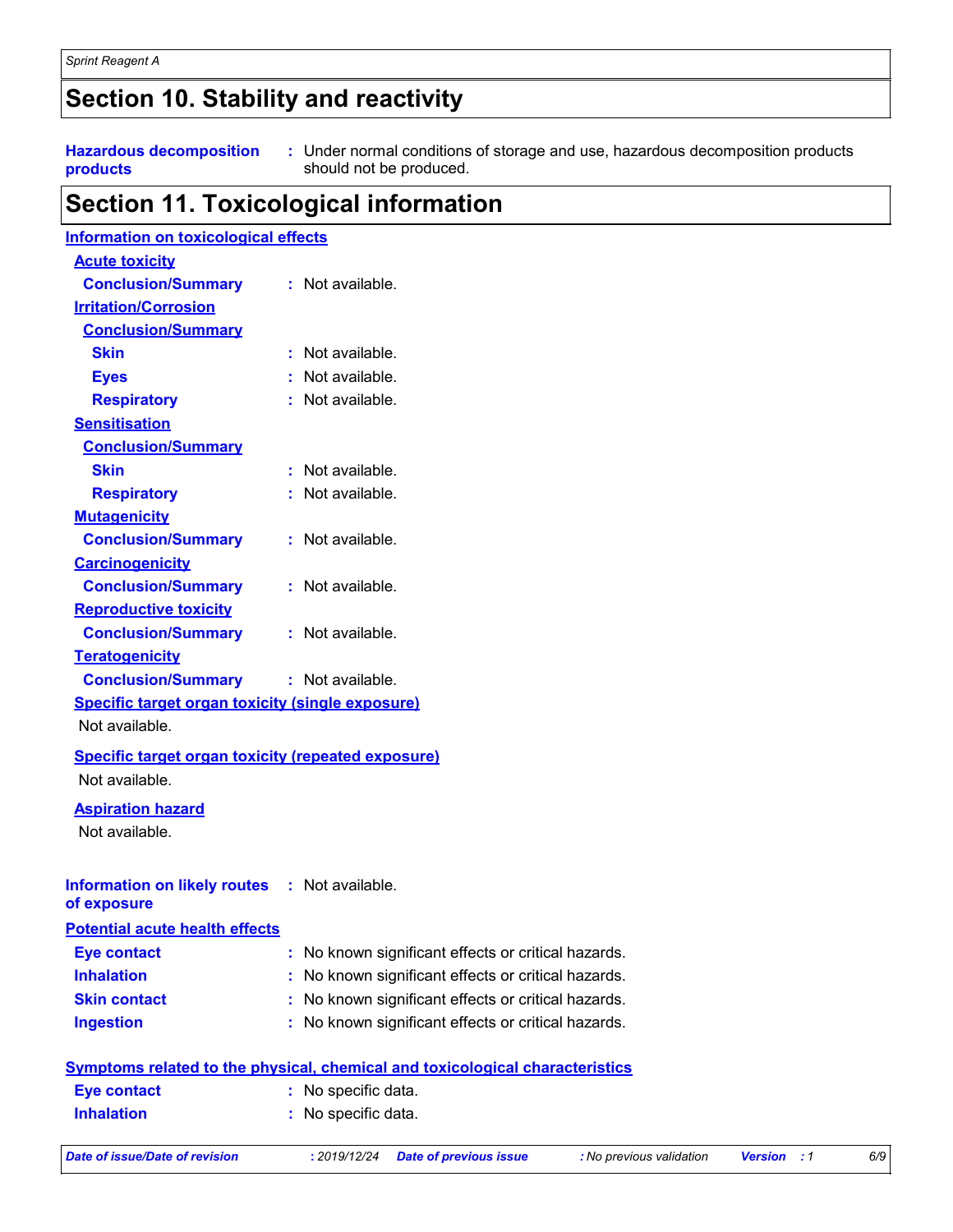## **Section 11. Toxicological information**

| <b>Skin contact</b>                               | : No specific data.                                                                        |  |
|---------------------------------------------------|--------------------------------------------------------------------------------------------|--|
| <b>Ingestion</b>                                  | : No specific data.                                                                        |  |
|                                                   | Delayed and immediate effects as well as chronic effects from short and long-term exposure |  |
| <b>Short term exposure</b>                        |                                                                                            |  |
| <b>Potential immediate</b><br>effects             | $:$ Not available.                                                                         |  |
| <b>Potential delayed effects</b>                  | $:$ Not available.                                                                         |  |
| <b>Long term exposure</b>                         |                                                                                            |  |
| <b>Potential immediate</b><br>effects             | : Not available.                                                                           |  |
| <b>Potential delayed effects : Not available.</b> |                                                                                            |  |
| <b>Potential chronic health effects</b>           |                                                                                            |  |
| <b>Conclusion/Summary</b>                         | : Not available.                                                                           |  |
| <b>General</b>                                    | : No known significant effects or critical hazards.                                        |  |
| <b>Carcinogenicity</b>                            | : No known significant effects or critical hazards.                                        |  |
| <b>Mutagenicity</b>                               | : No known significant effects or critical hazards.                                        |  |
| <b>Teratogenicity</b>                             | : No known significant effects or critical hazards.                                        |  |
| <b>Developmental effects</b>                      | : No known significant effects or critical hazards.                                        |  |
| <b>Fertility effects</b>                          | : No known significant effects or critical hazards.                                        |  |

#### **Numerical measures of toxicity**

#### **Acute toxicity estimates**

Not available.

### **Section 12. Ecological information**

| <b>Toxicity</b><br><b>Conclusion/Summary</b>                      | $\therefore$ Not available.                         |
|-------------------------------------------------------------------|-----------------------------------------------------|
|                                                                   |                                                     |
| <b>Persistence and degradability</b><br><b>Conclusion/Summary</b> | : Not available.                                    |
|                                                                   |                                                     |
| <b>Bioaccumulative potential</b>                                  |                                                     |
| Not available.                                                    |                                                     |
|                                                                   |                                                     |
| <b>Mobility in soil</b><br><b>Soil/water partition</b>            | $:$ Not available.                                  |
| <b>coefficient (Koc)</b>                                          |                                                     |
| Other adverse effects                                             | : No known significant effects or critical hazards. |
|                                                                   |                                                     |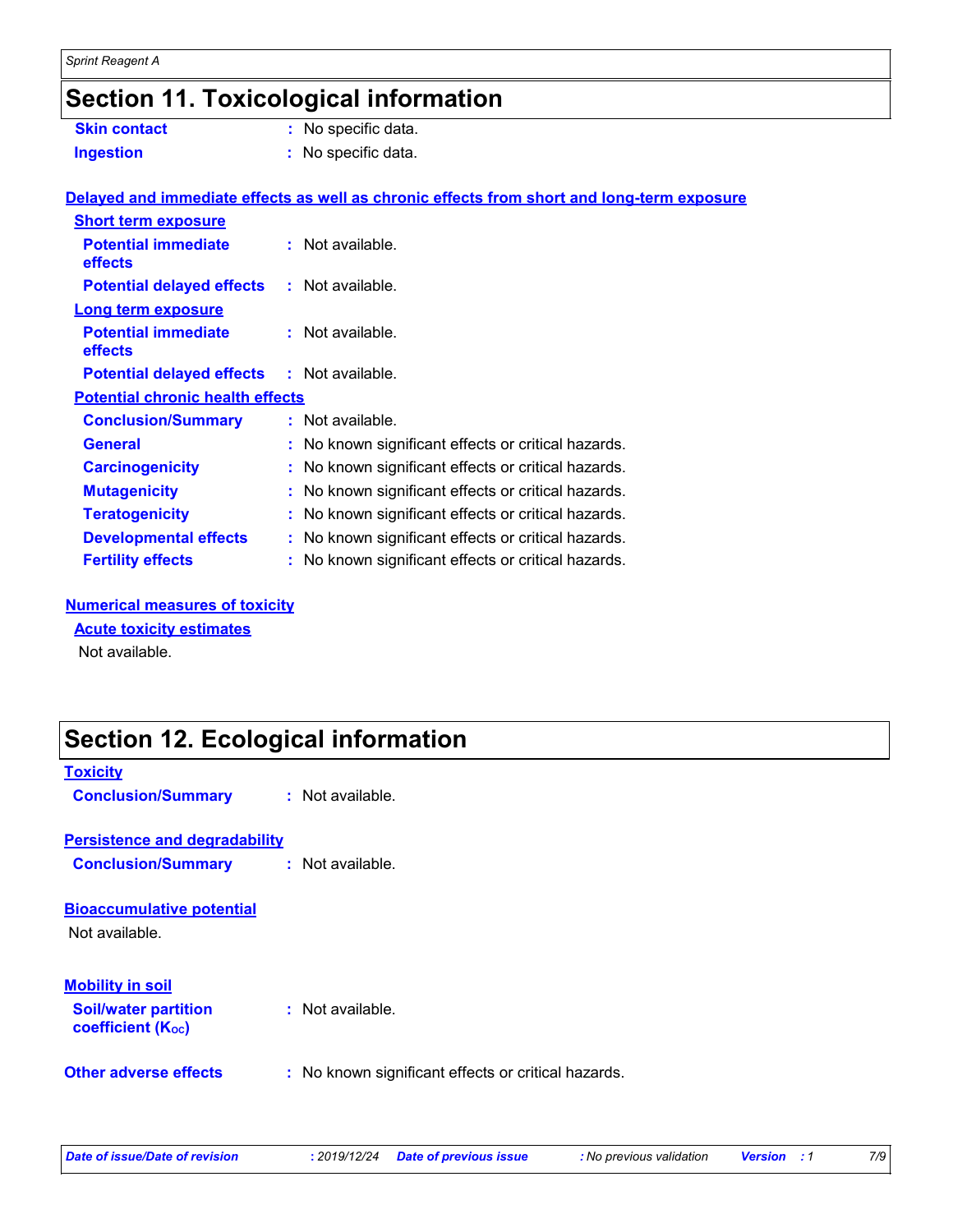### **Section 13. Disposal considerations**

**Disposal methods :**

The generation of waste should be avoided or minimised wherever possible. Disposal of this product, solutions and any by-products should at all times comply with the requirements of environmental protection and waste disposal legislation and any regional local authority requirements. Dispose of surplus and nonrecyclable products via a licensed waste disposal contractor. Waste should not be disposed of untreated to the sewer unless fully compliant with the requirements of all authorities with jurisdiction. Waste packaging should be recycled. Incineration or landfill should only be considered when recycling is not feasible. This material and its container must be disposed of in a safe way. Empty containers or liners may retain some product residues. Avoid dispersal of spilt material and runoff and contact with soil, waterways, drains and sewers.

#### **Section 14. Transport information**

|                                      | <b>UN</b>                | <b>IMDG</b>              | <b>IATA</b>    |
|--------------------------------------|--------------------------|--------------------------|----------------|
| <b>UN number</b>                     | Not regulated.           | Not regulated.           | Not regulated. |
| <b>UN proper</b><br>shipping name    | $\qquad \qquad$          |                          |                |
| <b>Transport hazard</b><br>class(es) | $\overline{\phantom{a}}$ | $\overline{\phantom{0}}$ |                |
| <b>Packing group</b>                 | $\overline{\phantom{a}}$ | $\overline{\phantom{0}}$ | -              |
| <b>Environmental</b><br>hazards      | No.                      | No.                      | No.            |

**Special precautions for user Transport within user's premises:** always transport in closed containers that are **:** upright and secure. Ensure that persons transporting the product know what to do in the event of an accident or spillage.

**Transport in bulk according :** Not available. **to Annex II of Marpol and the IBC Code**

### **Section 15. Regulatory information**

#### **International regulations**

**Chemical Weapon Convention List Schedules I, II & III Chemicals** Not listed.

**Montreal Protocol (Annexes A, B, C, E)**

Not listed.

**Stockholm Convention on Persistent Organic Pollutants** Not listed.

**Rotterdam Convention on Prior Informed Consent (PIC)**

Not listed.

#### **UNECE Aarhus Protocol on POPs and Heavy Metals**

*Date of issue/Date of revision* **:** *2019/12/24 Date of previous issue : No previous validation Version : 1 8/9*